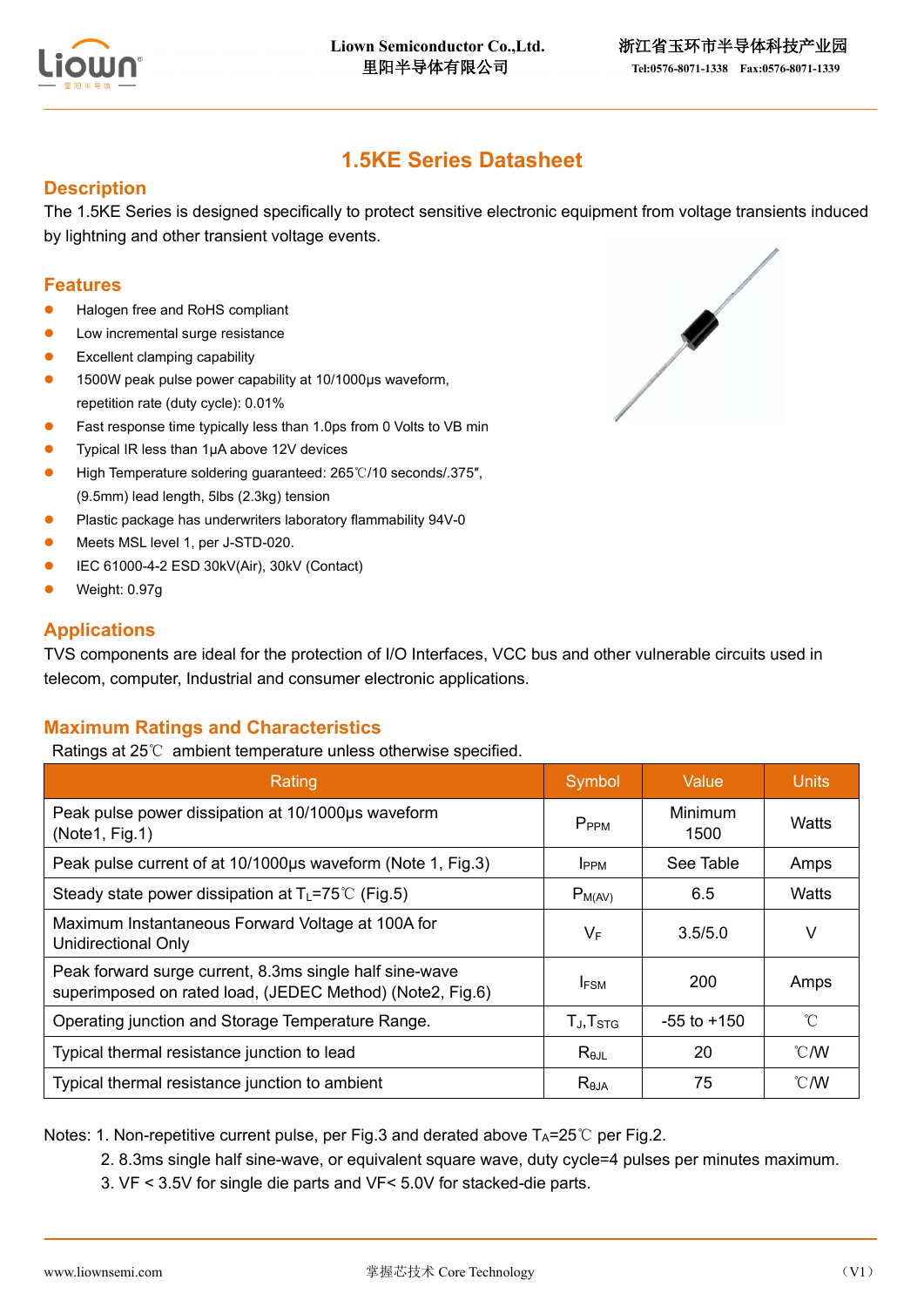

## **Dimensions (DO-201)**



# **Electrical Characteristics (TA=25**℃**)**

|           | <b>Breakdown</b><br>Reverse<br>Stand-Off<br>Voltage<br>Voltage<br>@I <sub>T</sub> |          | <b>Part Number</b> |        | <b>Test</b><br><b>Current</b> | <b>Maximum</b><br>Clamping<br>Voltage<br>@ | Peak<br>Pulse<br>Current | Reverse<br>Leakage<br>$@V_{R}$ |
|-----------|-----------------------------------------------------------------------------------|----------|--------------------|--------|-------------------------------|--------------------------------------------|--------------------------|--------------------------------|
| Uni       | Bi                                                                                | $V_R(V)$ | Min(V)             | Max(V) | $I_T(mA)$                     | $V_C(V)$                                   | $I_{PP}(A)$              | $I_R(\mu A)$                   |
| 1.5KE6.8A | 1.5KE6.8CA                                                                        | 5.80     | 6.45               | 7.14   | 10                            | 10.5                                       | 144.8                    | 1000                           |
| 1.5KE7.5A | 1.5KE7.5CA                                                                        | 6.40     | 7.13               | 7.88   | 10                            | 11.3                                       | 134.5                    | 500                            |
| 1.5KE8.2A | 1.5KE8.2CA                                                                        | 7.02     | 7.79               | 8.61   | 10                            | 12.1                                       | 125.6                    | 200                            |
| 1.5KE9.1A | 1.5KE9.1CA                                                                        | 7.78     | 8.65               | 9.55   | $\mathbf{1}$                  | 13.4                                       | 113.4                    | 50                             |
| 1.5KE10A  | 1.5KE10CA                                                                         | 8.55     | 9.50               | 10.50  | $\mathbf{1}$                  | 14.5                                       | 104.8                    | 10                             |
| 1.5KE11A  | 1.5KE11CA                                                                         | 9.40     | 10.50              | 11.60  | $\mathbf{1}$                  | 15.6                                       | 97.4                     | $5\phantom{.0}$                |
| 1.5KE12A  | 1.5KE12CA                                                                         | 10.20    | 11.40              | 12.60  | $\mathbf{1}$                  | 16.7                                       | 91.0                     | 5                              |
| 1.5KE13A  | 1.5KE13CA                                                                         | 11.10    | 12.40              | 13.70  | $\mathbf{1}$                  | 18.2                                       | 83.5                     | $\mathbf{1}$                   |
| 1.5KE15A  | 1.5KE15CA                                                                         | 12.80    | 14.30              | 15.80  | $\mathbf{1}$                  | 21.2                                       | 71.7                     | $\mathbf{1}$                   |
| 1.5KE16A  | 1.5KE16CA                                                                         | 13.60    | 15.20              | 16.80  | $\mathbf{1}$                  | 22.5                                       | 67.6                     | $\mathbf{1}$                   |
| 1.5KE18A  | 1.5KE18CA                                                                         | 15.30    | 17.10              | 18.90  | $\mathbf{1}$                  | 25.2                                       | 60.3                     | $\mathbf{1}$                   |
| 1.5KE20A  | 1.5KE20CA                                                                         | 17.10    | 19.00              | 21.00  | $\mathbf{1}$                  | 27.7                                       | 54.9                     | $\mathbf{1}$                   |
| 1.5KE22A  | 1.5KE22CA                                                                         | 18.80    | 20.90              | 23.10  | $\mathbf{1}$                  | 30.6                                       | 49.7                     | $\mathbf{1}$                   |
| 1.5KE24A  | 1.5KE24CA                                                                         | 20.50    | 22.80              | 25.20  | $\mathbf{1}$                  | 33.2                                       | 45.8                     | $\mathbf{1}$                   |
| 1.5KE27A  | 1.5KE27CA                                                                         | 23.10    | 25.70              | 28.40  | $\mathbf{1}$                  | 37.5                                       | 40.5                     | $\mathbf{1}$                   |
| 1.5KE30A  | 1.5KE30CA                                                                         | 25.60    | 28.50              | 31.50  | $\mathbf{1}$                  | 41.4                                       | 36.7                     | $\mathbf{1}$                   |
| 1.5KE33A  | 1.5KE33CA                                                                         | 28.20    | 31.40              | 34.70  | $\mathbf{1}$                  | 45.7                                       | 33.3                     | $\mathbf{1}$                   |
| 1.5KE36A  | 1.5KE36CA                                                                         | 30.80    | 34.20              | 37.80  | $\mathbf{1}$                  | 49.9                                       | 30.5                     | $\mathbf{1}$                   |
| 1.5KE39A  | 1.5KE39CA                                                                         | 33.30    | 37.10              | 41.00  | $\mathbf{1}$                  | 53.9                                       | 28.2                     | $\mathbf{1}$                   |
| 1.5KE43A  | 1.5KE43CA                                                                         | 36.80    | 40.90              | 45.20  | $\mathbf{1}$                  | 59.3                                       | 25.6                     | $\mathbf{1}$                   |
| 1.5KE62A  | 1.5KE62CA                                                                         | 53.00    | 58.90              | 65.10  | $\mathbf{1}$                  | 85.0                                       | 17.9                     | $\mathbf 1$                    |
| 1.5KE68A  | 1.5KE68CA                                                                         | 58.10    | 64.60              | 71.40  | $\mathbf{1}$                  | 92.0                                       | 16.5                     | $\mathbf{1}$                   |
| 1.5KE75A  | 1.5KE75CA                                                                         | 64.10    | 71.30              | 78.80  | $\mathbf{1}$                  | 103.0                                      | 14.8                     | $\mathbf{1}$                   |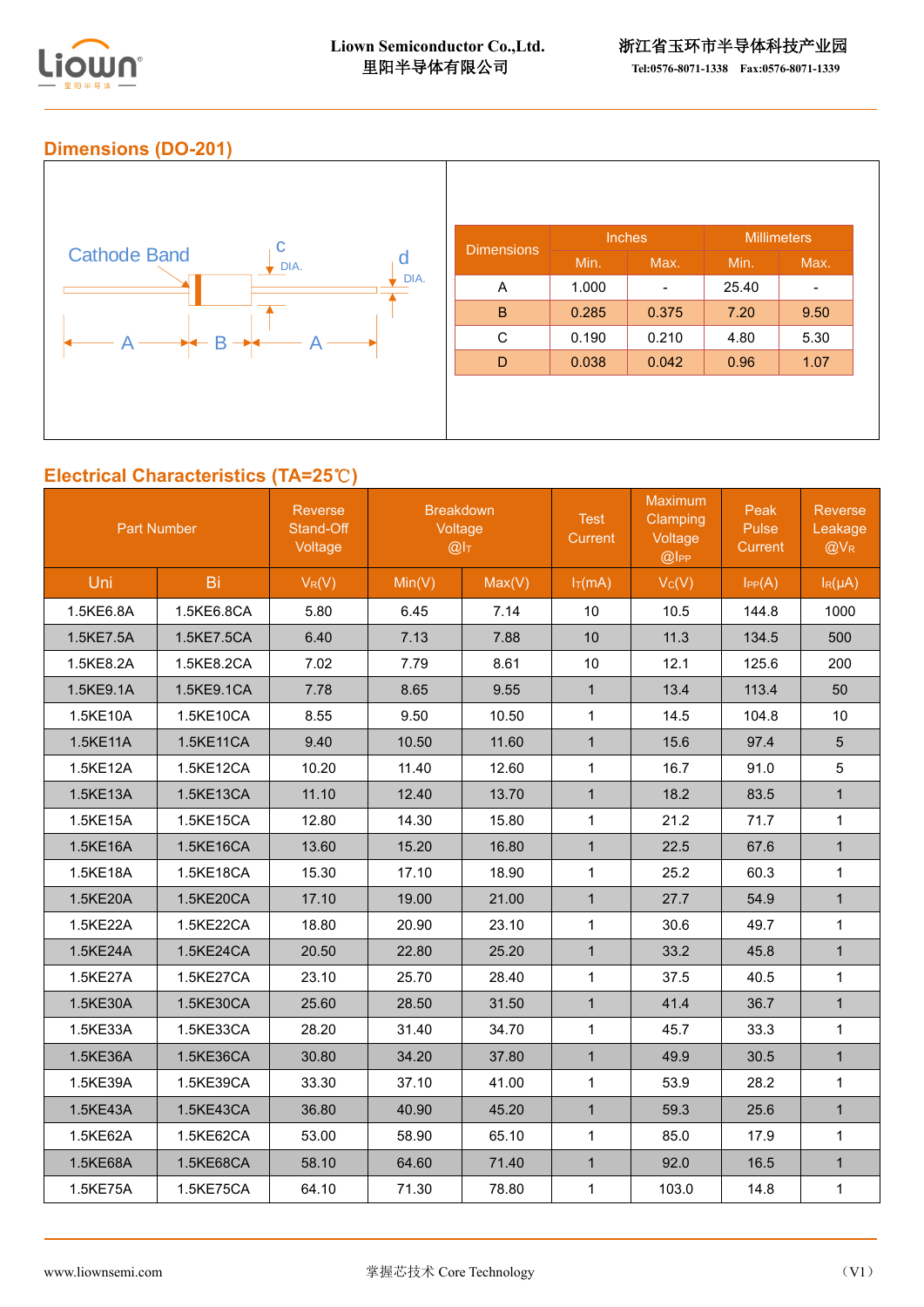

# **Electrical Characteristics (TA=25**℃**)**

| <b>Part Number</b> |            | <b>Reverse</b><br>Stand-Off<br>Voltage | <b>Breakdown</b><br>Voltage<br>@I <sub>T</sub> |        | <b>Test</b><br><b>Current</b> | <b>Maximum</b><br>Clamping<br>Voltage<br>@ | Peak<br><b>Pulse</b><br>Current | <b>Reverse</b><br>Leakage<br>$@V_{R}$ |
|--------------------|------------|----------------------------------------|------------------------------------------------|--------|-------------------------------|--------------------------------------------|---------------------------------|---------------------------------------|
| Uni                | Bi         | $V_R(V)$                               | Min(V)                                         | Max(V) | $I_T(mA)$                     | Vc(V)                                      | IPP(A)                          | $I_R(\mu A)$                          |
| 1.5KE82A           | 1.5KE82CA  | 70.10                                  | 77.90                                          | 86.10  | $\mathbf{1}$                  | 113.0                                      | 13.5                            | $\mathbf{1}$                          |
| 1.5KE91A           | 1.5KE91CA  | 77.80                                  | 86.50                                          | 95.50  | $\mathbf{1}$                  | 125.0                                      | 12.2                            | $\mathbf{1}$                          |
| 1.5KE100A          | 1.5KE100CA | 85.50                                  | 95.00                                          | 105.0  | $\mathbf{1}$                  | 137.0                                      | 11.1                            | $\mathbf{1}$                          |
| 1.5KE110A          | 1.5KE110CA | 94.00                                  | 105.0                                          | 116.0  | $\mathbf{1}$                  | 152.0                                      | 10.0                            | $\mathbf{1}$                          |
| 1.5KE120A          | 1.5KE120CA | 102.00                                 | 114.00                                         | 126.0  | $\mathbf{1}$                  | 165.0                                      | 9.2                             | $\mathbf{1}$                          |
| 1.5KE130A          | 1.5KE130CA | 111.00                                 | 124.0                                          | 137.0  | $\mathbf{1}$                  | 179.0                                      | 8.5                             | $\mathbf{1}$                          |
| 1.5KE150A          | 1.5KE150CA | 128.00                                 | 143.0                                          | 158.0  | $\mathbf{1}$                  | 207.0                                      | 7.3                             | $\mathbf{1}$                          |
| 1.5KE160A          | 1.5KE160CA | 136.00                                 | 152.0                                          | 168.0  | $\mathbf{1}$                  | 219.0                                      | 6.9                             | $\mathbf{1}$                          |
| 1.5KE170A          | 1.5KE170CA | 145.00                                 | 162.0                                          | 179.0  | $\mathbf{1}$                  | 234.0                                      | 6.5                             | $\mathbf{1}$                          |
| 1.5KE180A          | 1.5KE180CA | 154.00                                 | 171.0                                          | 189.0  | $\mathbf{1}$                  | 246.0                                      | 6.2                             | $\mathbf{1}$                          |
| 1.5KE200A          | 1.5KE200CA | 171.00                                 | 190.0                                          | 210.0  | $\mathbf{1}$                  | 274.0                                      | 5.5                             | $\mathbf{1}$                          |
| 1.5KE220A          | 1.5KE220CA | 185.00                                 | 209.0                                          | 231.0  | $\mathbf{1}$                  | 328.0                                      | 4.6                             | $\mathbf{1}$                          |
| 1.5KE250A          | 1.5KE250CA | 214.00                                 | 237.0                                          | 263.0  | $\mathbf{1}$                  | 344.0                                      | 4.4                             | $\mathbf{1}$                          |
| 1.5KE300A          | 1.5KE300CA | 256.00                                 | 285.0                                          | 315.0  | $\mathbf{1}$                  | 414.0                                      | 3.7                             | $\mathbf{1}$                          |
| 1.5KE350A          | 1.5KE350CA | 300.00                                 | 332.0                                          | 368.0  | $\mathbf{1}$                  | 482.0                                      | 3.2                             | $\mathbf{1}$                          |
| 1.5KE400A          | 1.5KE400CA | 342.00                                 | 380.0                                          | 420.0  | $\mathbf{1}$                  | 548.0                                      | 2.8                             | $\mathbf{1}$                          |
| 1.5KE440A          | 1.5KE440CA | 376.00                                 | 418.0                                          | 462.0  | $\mathbf{1}$                  | 602.0                                      | 2.5                             | $\mathbf{1}$                          |
| 1.5KE480A          | 1.5KE480CA | 408.00                                 | 456.0                                          | 504.0  | $\mathbf{1}$                  | 658.0                                      | 2.3                             | $\mathbf{1}$                          |
| 1.5KE510A          | 1.5KE510CA | 434.00                                 | 485.0                                          | 535.0  | $\mathbf{1}$                  | 698.0                                      | 2.1                             | $\mathbf{1}$                          |
| 1.5KE530A          | 1.5KE530CA | 450.00                                 | 503.5                                          | 556.5  | $\mathbf{1}$                  | 725.0                                      | 2.1                             | $\mathbf{1}$                          |
| 1.5KE540A          | 1.5KE540CA | 459.00                                 | 513.0                                          | 567.0  | $\mathbf{1}$                  | 740.0                                      | 2.0                             | $\mathbf{1}$                          |
| 1.5KE550A          | 1.5KE550CA | 467.00                                 | 522.5                                          | 577.5  | $\mathbf{1}$                  | 760.0                                      | 2.0                             | $\mathbf{1}$                          |

# **Ratings and Characteristic Curves (Ta=25**℃ **unless otherwise noted)**

Figure 1. Peak Pulse Power Rating Curve



Figure 2. Pulse Derating Curve

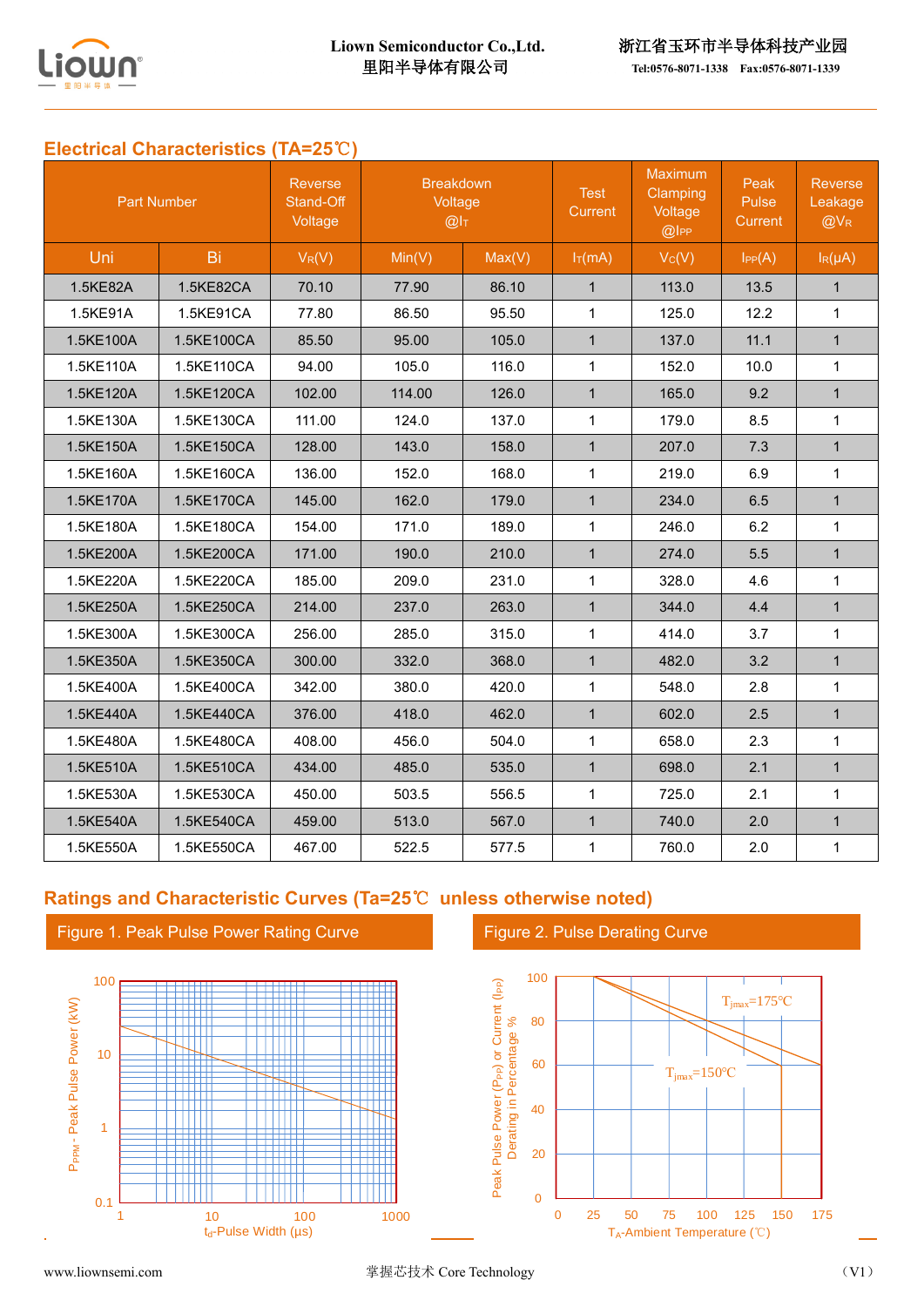

#### Figure 3. Pulse Waveform



Figure 5. Steady State Power Dissipation Derating **Curve** 



**Marking Code**



#### Figure 4. Typical Junction Capacitance



## Figure 6. Maximum Non-Repetitive Forward Surge Current Uni-Directional Only

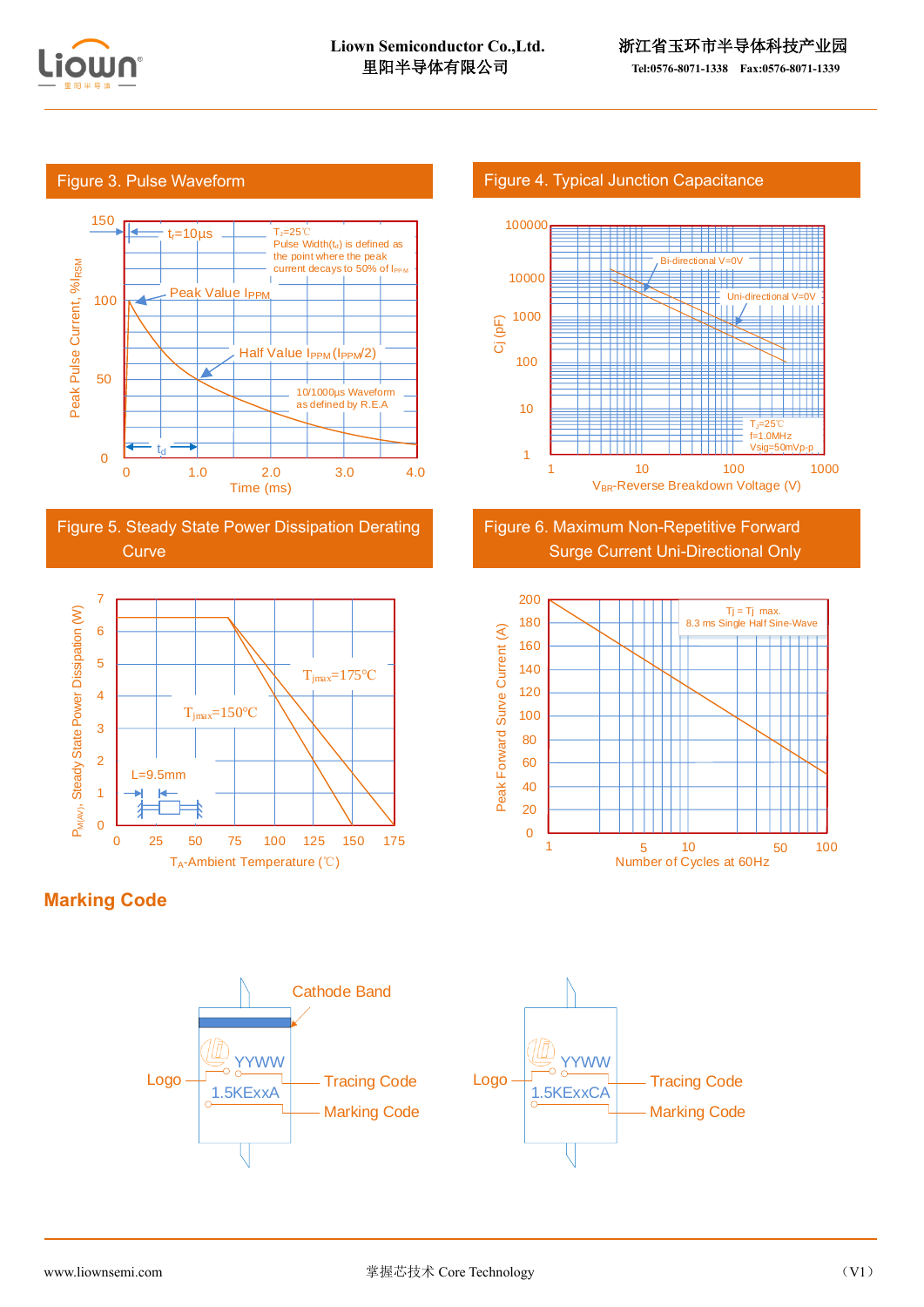

# **Part Number Code**